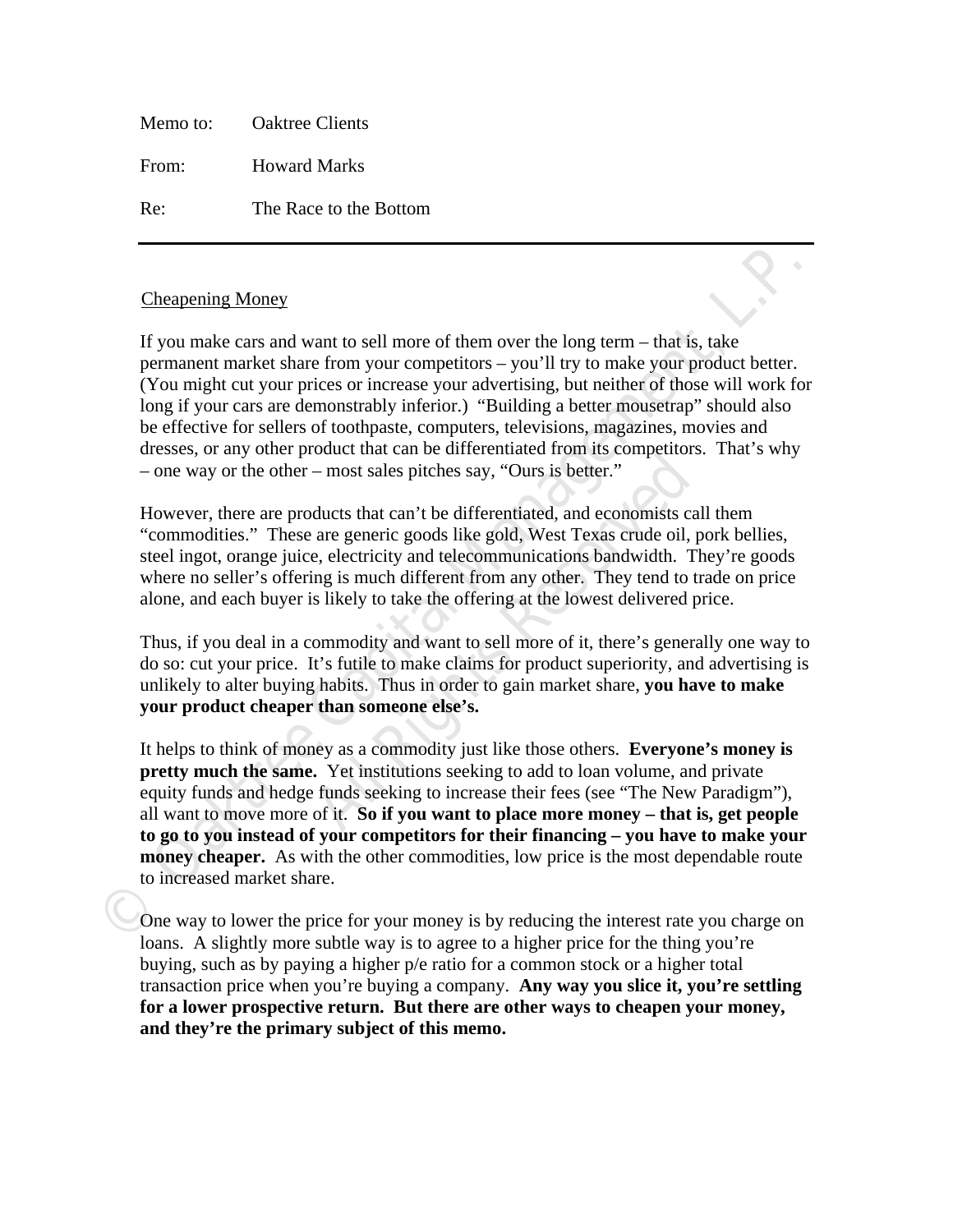## Congratulations!

**What else is there – besides return – that you can accept less of in order to accelerate the pace at which you put out your money? The answer is simple: safety.** So a provider of capital who wants to increase market share – that is, make a bigger percentage of the loans or investments that are made – will accept risks that others won't. That's another way to get the deal instead of having it go to someone else.

I sometimes buy at auctions. When the bidding's over, the auction house personnel come up and say "congratulations." I usually say, "On what? All I did is pay more than anyone else would pay." That's how auctions work – most market mechanisms, in fact: **the deal goes to the person who'll pay the most for the goods (or, looked at conversely, get the least for his money). The capital markets are no different**.

Of course, when the subject is price, it's obvious that the person who's willing to pay the most wins the auction. It's a little more subtle that, when it comes to quality and safety, the person who'll accept the least is likely to be congratulated as the "winner." Winner in quotes, that is, because **in putting out capital, the person who gets the deal is likely to be a loser if he accepts a level of safety that turns out to be inadequate.** 

That's another way to get the deal instead of having it go to someone else.<br> **1** sometimes buy at auctions. When the bidding's over, the auction house personnel come<br>
up ad say "congraduations." I usually say, "On what? Al by the least is likely to be congratulated as the "winne<br>
in putting out capital, the person who gets the de<br> **All Rights Reserved** as the "winne<br>
in putting out capital, the person who gets the de<br> **All Rights Reserved**<br> That leads me to one of my pet peeves. The "industry rags" in private equity are devoted almost exclusively to reporting who bought what company, with accounts of how competitors were outbid and innovative financing arranged. But the articles should focus instead on whether the price was right, and the champagne should probably be kept on ice until the company has been sold at a profit. Buying shows who was the highest bidder, not necessarily the smartest bidder.

(Let me hasten to point out here that while I generalize as usual for simplicity and effect, there are always exceptions. Oaktree routinely gains admittance to deals because we provide prompt commitments, certainty of closure, assistance in structuring and/or the promise of constructive behavior should problems arise. But much of the time – especially today – deals go to the capital providers who'll pay the most and/or accept the least. We try to gain access to deals by adding value, not by paying the most.)

# The Auction's On

While the last few years have given me many opportunities to marvel at excesses in the capital markets, in this case the one that elicited my battle  $\text{cry}$  – "that calls for a memo" – hit the newspapers in England during my last stay. As the Financial Times reported on November 1,

Abbey, the UK's second-largest home loans provider, has raised the standard amount it will lend homebuyers to five times either their single or joint salaries, eclipsing the traditional borrowing levels of around three and a half times salary. It followed last week's decision by Bank of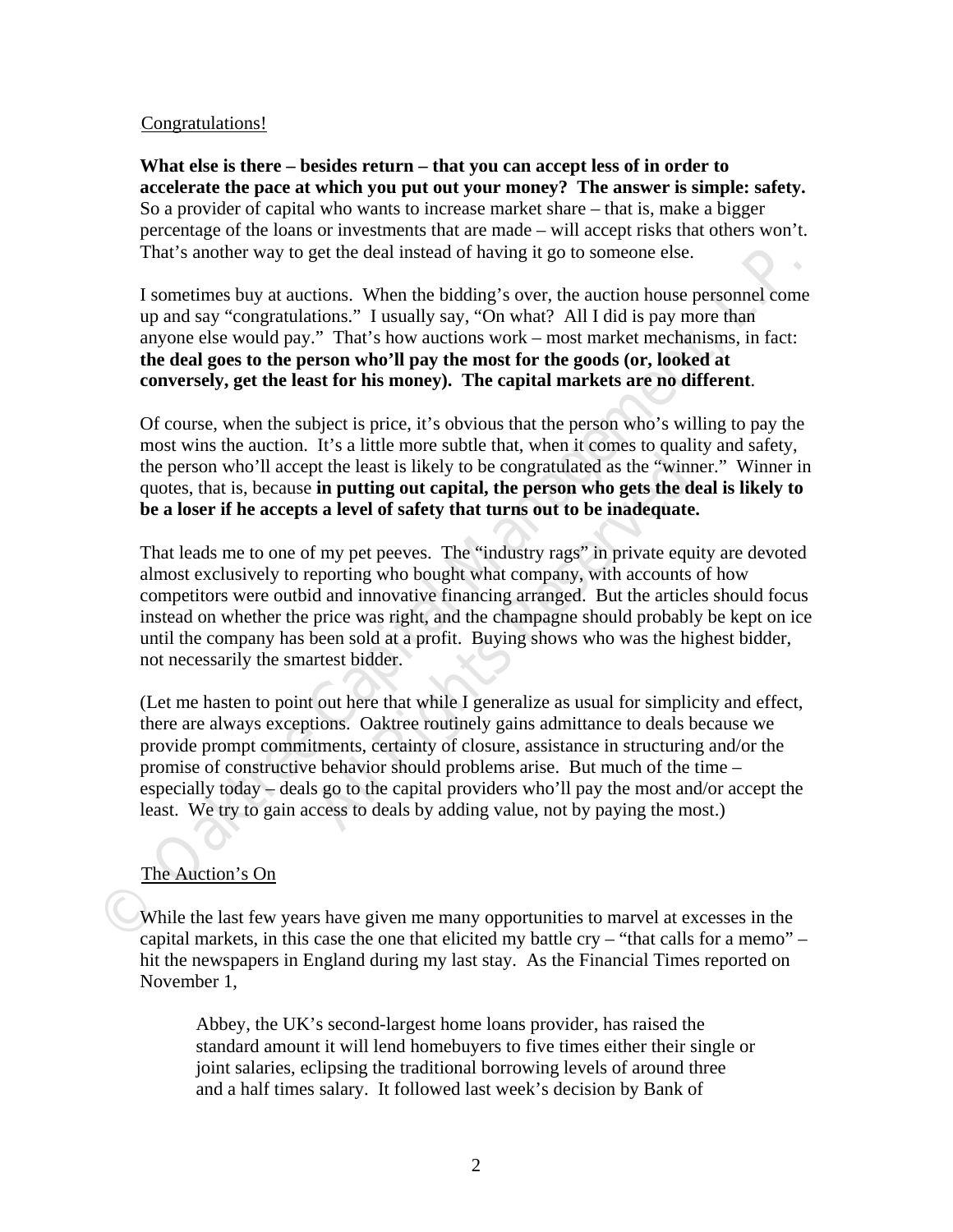Ireland Mortgages and Bristol and West to increase standard salary multiples from four to 4.5 times.

In other words, there had been a traditional rule of thumb saying that borrowers can safely handle mortgages with a face amount equal to three-plus times their salaries. But now they can have five times – roughly 50% more. What inference should be drawn? There are at least four possibilities:

- 1. The old standard was too conservative, and the new one's right;
- 2. Conditions have changed, such that the new standard is as conservative for today as the old one was for its times;
- 3. It's reasonable for mortgage lenders to accept higher default experience, and thus lower net returns, because their cost of capital has declined; or
- 4. The rush to place money has caused a supplier of capital to loosen its standards.

Now, I am no expert on the UK mortgage market, and it's my intention in this memo to comment on general capital market trends, not any one sector. Further, it's certainly true that today's lower interest rates mean a given salary can support a bigger mortgage (and that's likely to hold true so long as (1) borrowers keep their jobs and (2) their mortgages carry fixed rates). But if you think Abbey's reason for taking this step might be a logical one like that, the question to ask is "why now?"

positively marked trends, not any one sector. Further, it's<br>rest rates mean a given salary can support a bigger m<br>e so long as (1) borrowers keep their jobs and (2) the<br>if you think Abbey's reason for taking this step migl **Logical reasons and sober decision making might be involved here. But so might competition to put out money and the usual late-stage belief that "it's different this time." Lenders and investors invariably depart from time-honored disciplines when cycles move to extremes, out of a belief that current conditions are different from those that prevailed in the past, when those disciplines were appropriate. And just as invariably, they're shown that cycles repeat and nothing really changes.** 

There are at least four possibilities:<br>
1. The old standard was too conservative, and the new one's right;<br>
2. Conditions have changed, such that the new standard is as conservative for today as<br>
2. Conditions have changed What did we see in the U.S. mortgage market as home prices rose and interest rates declined? First, low teaser rates. Then higher loan-to-value ratios. Then 100% financing. Then low-amortization loans. Then no-amortization loans. Then loans requiring no documentation of employment or credit history. These things made it possible for more buyers to stretch for more expensive homes, but at the same time they made mortgages riskier for lenders. And these developments took place when home prices were at sky-high and interest rates were at multi-generation lows. In the end, buyers took out the biggest mortgage possible given their incomes and prevailing interest rates. Such mortgages would land them in the houses of their dreams . . . and leave them there for as long as conditions didn't deteriorate, which they invariably do.

Do you remember the game Bid-a-Note from the TV show "Name that Tune"? Contestant x said, "I can name that tune in six notes." Then contestant y said, "I can name that tune in five notes." Then contestant x said, "I can name that tune in four notes." The contestant who eventually got the chance to guess the name of the tune was the one who was willing to accept the riskiest proposition – to try on the basis of the least information.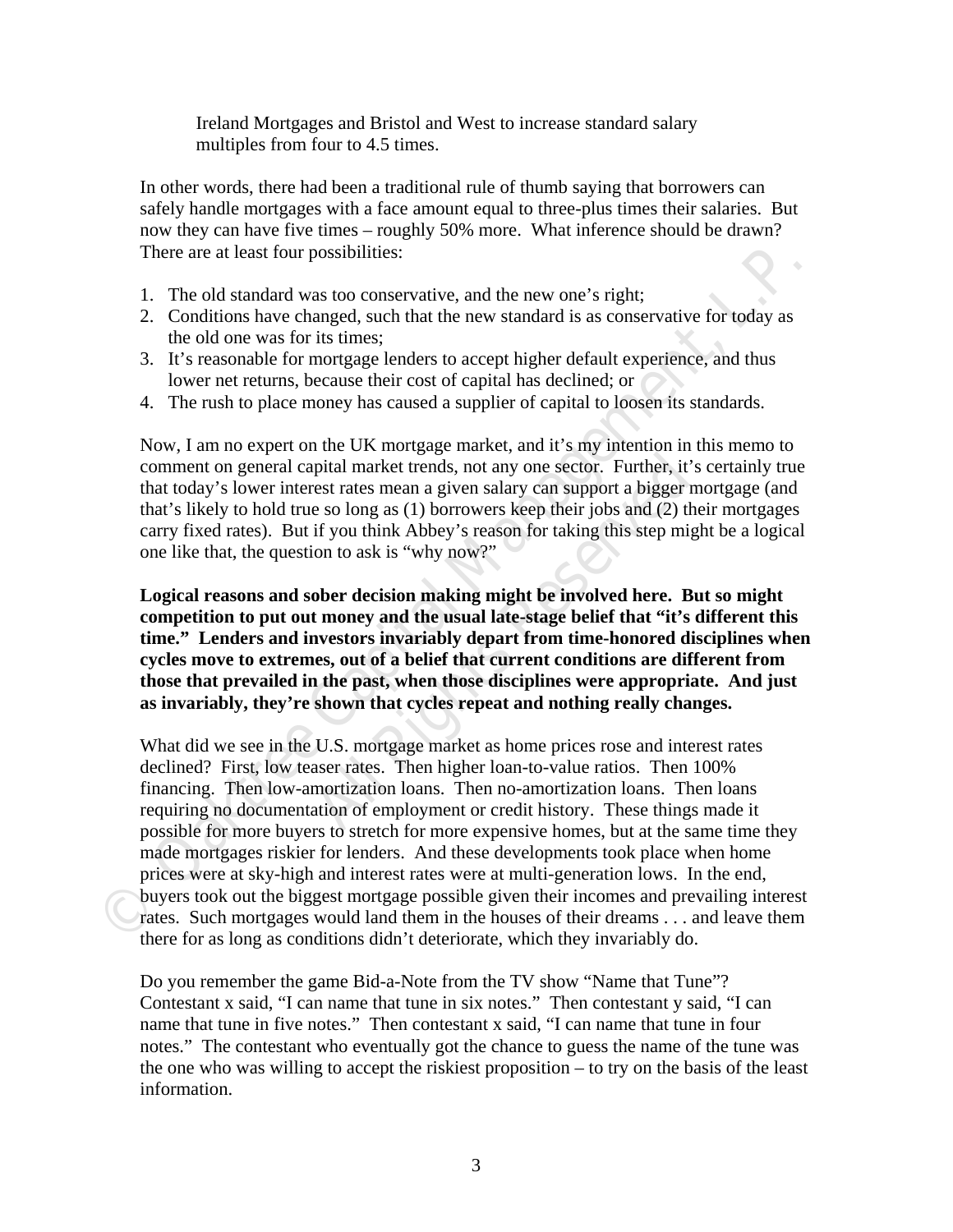So the Bank of Ireland entered the competition to lend money for home purchases and said, "I'll lend four and a half times the borrower's salary." And Abbey said, "I'll lend five times." The so-called winner in this auction is the one who'll put out the most money with the least safety. Whether that's really winning or losing will become clear when the cycle turns, as it did in the U.S. last year. But certainly there's a race to the bottom going on . . . a contest to become the institution that'll make loans with the slightest margin for error.

**bottom** going on ... a contest to become the institution that'll make loans with the slightest rargin for error. a contest to become the solution of Disk planets planets planets planets planets planets planets planets pla By the way, were the people who made those U.S. mortgages loans big losers? Defaults spiked last year, but often the originators of the loans had escaped by selling the loans onward to others, some of whom packaged them into mortgage-backed securities or CLOs and sold them once again or borrowed against them on a non-recourse basis. Since many of the people who make loans today flip them quickly, an aspect of "moral hazard" has entered the equation, in which decision makers are insulated from the consequences of their actions.

**Example 18 Set of Manufold School School School School School School School School School School School School School School School School School School School School School School School School School School School Schoo Any way you slice it, standards for mortgage loans have dropped in recent years, and risk has increased. Logic-based? Perhaps. Cycle-induced (and exacerbated)? I'd say so.** The FT quoted John Paul Crutchley, a banking analyst at Merrill Lynch, as saying "When Abbey are lending a multiple of five times salary, that could be perfectly sensible – or it could be tremendously risky." Certainly mortgage lending was made riskier. We'll see in a few years whether that was intelligent risk taking or excessive competitive ardor.

# Everyone's Got a Favorite

A lot of Oaktree's activities center around buying bonds, making loans and trying to profit when debt that others hold goes bad. So who better than my colleagues for me to turn to for examples of mistakes in the making? I asked for examples of the race to the bottom, and the response was immediate and substantial. I won't embarrass individual issuers or borrowers by describing specific transactions; the names have been omitted to protect the guilty. But here are some of the themes our people told me about:

Hot potato – There's big money today in buying companies and then having them borrow money with which to pay you a dividend, even if doing so reduces the companies' creditworthiness. Just a few years back, companies generally wouldn't have been able to issue bonds or loans where the projected use of proceeds was dividends to their equity owners. But since people are so eager to invest today, they'll lend to companies where much or all of the equity paid in – or maybe more than all of it – will be dividended out. They're doing so on the expectation that they'll be able to exit before risk turns into loss. **"If things take a turn for the worse, I'll get out" is a refrain that accompanies most market excesses (tech stocks in 1999 and condos in 2005 come immediately to mind), but rarely does it turn out that way.**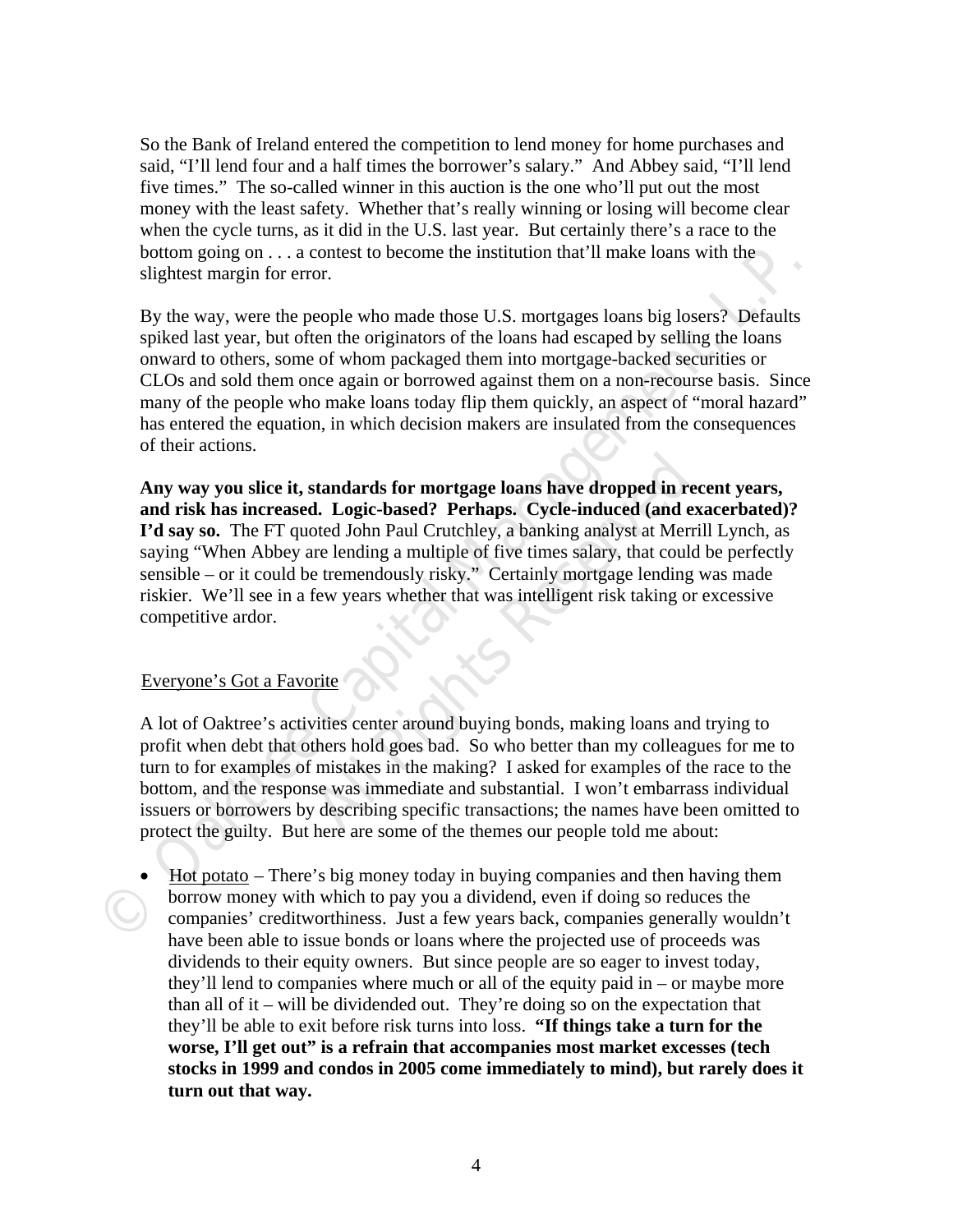- $\bullet$  Heads We Win/Tails You Lose Part of being willing to pay more for less relates to the balance between upside potential, downside risk and who gets what. SPACs – or Special Purpose Acquisition Companies, also known as "blank check companies" or "blind pools" – seem like a good example of miscalibration. People put equity capital into a SPAC with no certainty as to what will be done with it. The SPAC's "portfolio" is likely to consist of just one company. And the investors will get no return on their money as long as it remains unspent, which can be up to 18 or 24 months. The sponsor, on the other hand, gets 20% of any profits, as there's no preferred return. It does so through warrants, which it can liquidate even without having sold the acquired company. And if it can't make an acquisition, it just returns the money without penalty – usually reduced by banking and other fees.
- "portfolio" is likely to consist of just one company. And the investors will get no<br>venturn on their money as long as it remains unspent, which can be up to 18 or 24<br>months. The sponsor, on the other hand, gets 20% of any of or time. There are company went bankrupt, we we<br>a more about its accounting issues than anyone else a<br>a debtor-in-possession loan, through which we might<br>ompany. But before we could make the loan, someon<br>er offer: more Not My Problem – One of the stories I was told pertained to a company whose accounting problems had prevented it from issuing audited financial statements for a relatively long period of time. After the company went bankrupt, we were determined to learn more about its accounting issues than anyone else and then intelligently make a debtor-in-possession loan, through which we might gain ownership of the company. But before we could make the loan, someone else made the company a better offer: more leverage on cheaper terms, with no provision for accounting due diligence. When later we were able to ask about why we had lost out, we were told that one reason the other lender was able to be more aggressive than Oaktree was the fact that it had "pre-syndicated" most of the loan to hedge funds. This was accomplished in the absence of financial statements or accounting due diligence, but with validation from the high trading price of the company's public securities (which was being set, again, in a financial-statement void). Okay, so the lender's risk was limited. But how about the funds that bought the loan?
	- Complexity Outruns Analysis Wall Street is incredibly inventive. It's staffed by bright people, pursuing massive incentives, trying to out-think their competitors in order to win assignments to serve companies' financial needs. Sometimes this results in structures that few people understand, fraught with hidden risks. My latest nominee is the CPDO, or Constant Proportion Debt Obligation. CPDOs provide capital to finance structured entities writing credit insurance on investment grade debt. Because this debt entails little credit risk, the returns that can be earned from writing credit insurance on it are similarly low. Thus, these entities have to lever up substantially – typically  $15$ -to-1 – to provide the LIBOR+200 returns promised on the bottom-tier CPDO. The rating agencies bestow triple-A ratings on the CPDOs because (a) the riskiness of investment grade bonds is low and (b) the projected interest spreads and the net asset values initially are far more than sufficient to satisfy the covenants. But because the portfolios are so highly leveraged, these cushions can evaporate quickly.

I find two things about CPDOs worthy of particular note. First, this is the firstloss equity piece beneath a highly leveraged entity where consequences can be triggered by breaches of income and market value covenants. Thus, the equity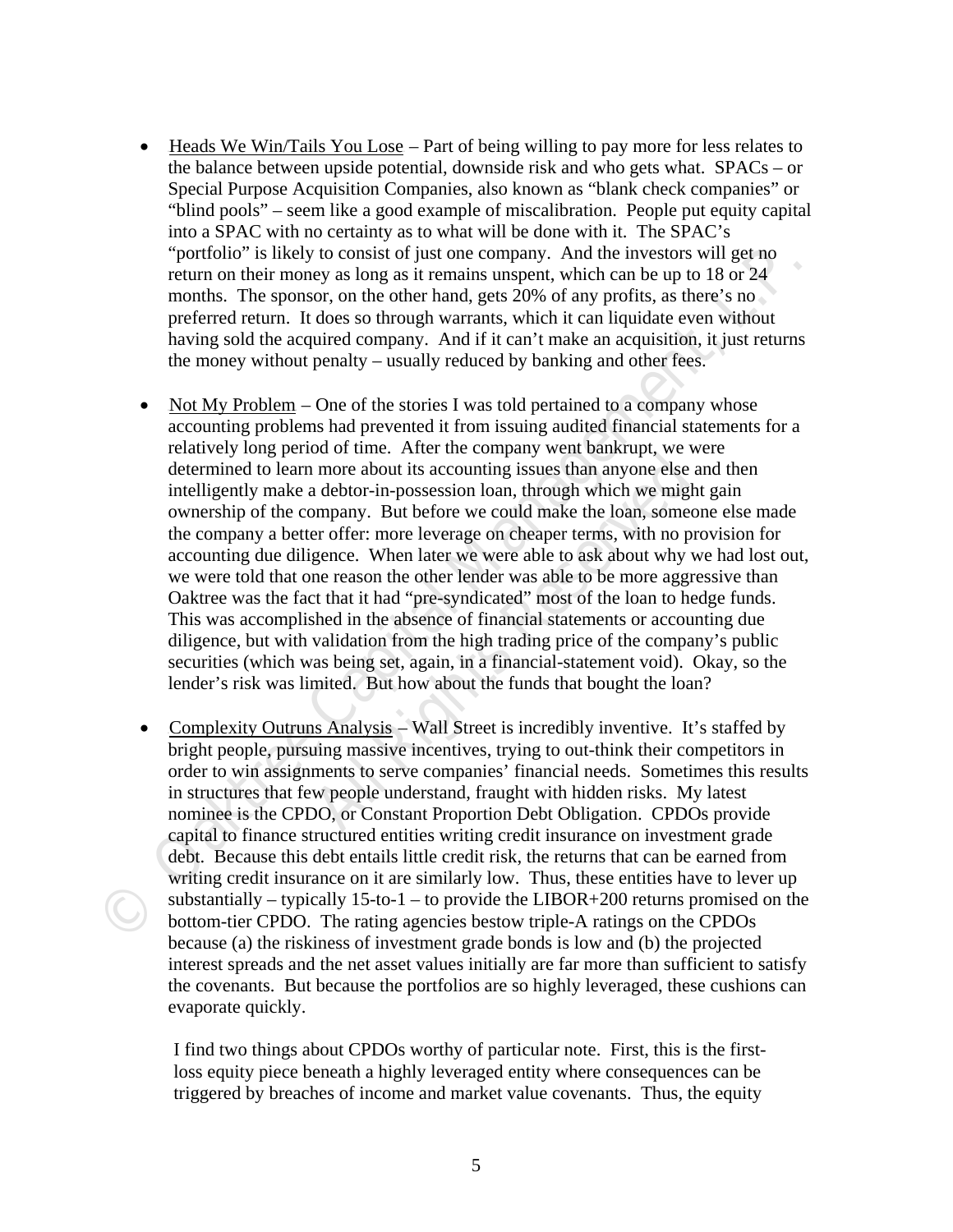beneath a portfolio of bonds averaging single-A, leveraged up 15-to1, gets a triple-A rating. Huh? Second, as the Financial Times wrote on November 13, "if there are losses and the CPDO's net asset value begins to fall from its target, the leverage is increased to try to earn more at a faster rate." **In other words, if you did a little of something and it didn't work, try to recoup your losses by doing a lot.** 

- **What Due Diligence**? The other day, Orin Kramer (see "Pigweed") observed<br>skeptically that "the most profitable way to be a lender today is to have no<br>underwitting deparament." In other words, default rates are too lo What Due Diligence? – The other day, Orin Kramer (see "Pigweed") observed skeptically that "the most profitable way to be a lender today is to have no underwriting department." In other words, default rates are too low, and the market is too competitive, for credit analysis to be worth paying for. In December, Reuters described a takeover bid whose competitiveness was enhanced by a reduced due diligence period and a short list of information requirements. And most interestingly, one of the major investment banks told us recently that on most syndicated loans, about 70% of the buyers never visit the data rooms set up to facilitate due diligence.
	- $\underline{n}$  FT.com pointed out on January 21 that, "One-tento private equity funds] in 2002 was ... put to work vested in 2005, the corresponding proportion was alm ount raised in 2005 was triple the 2002 level, as I be iva Put the Pedal Down – FT.com pointed out on January 21 that, "One-tenth of the capital committed [to private equity funds] in 2002 was . . . put to work within one year. For funds invested in 2005, the corresponding proportion was almost 30 percent." If the amount raised in 2005 was triple the 2002 level, as I believe was the case, that means private equity funds deployed capital in 2005 roughly nine times as fast as they had in 2002.

No one of these is evidence of misfeasance or terminal laxness by itself. But together they describe a market where a desire for quantity and speed has taken over from an insistence on quality and caution. And with that insistence goes the margin of safety that Warren Buffett urges investors to demand.

### The Amazing Disappearing Covenant

Evaluating and negotiating covenants is an important part of the high yield bond investor's job. The law says a company's board of directors has a fiduciary duty to its shareholders, but generally speaking there is no analogous duty to creditors such as banks and bondholders. In fact, some companies behave as if they feel a responsibility to actively take value from creditors and transfer it to the shareholders. Because companies can do anything to creditors that isn't prohibited by law or the bond indenture, covenants are a key component in creditor safety.

It's important to bondholders, for example, that the companies to which they lend money remain as little changed as possible. They want the creditworthiness they lend against to still be there years down the road, and strong covenants can do a lot to ensure that's the case. Bondholders can't prevent problems in the economy, the company's markets, its products' competitiveness or its executive suite. But with good covenants, they can put limits on leverage, acquisitions, cash distributions or asset transfers, and they can tighten financial tests and insist on rights that will be triggered if cash flow falls below a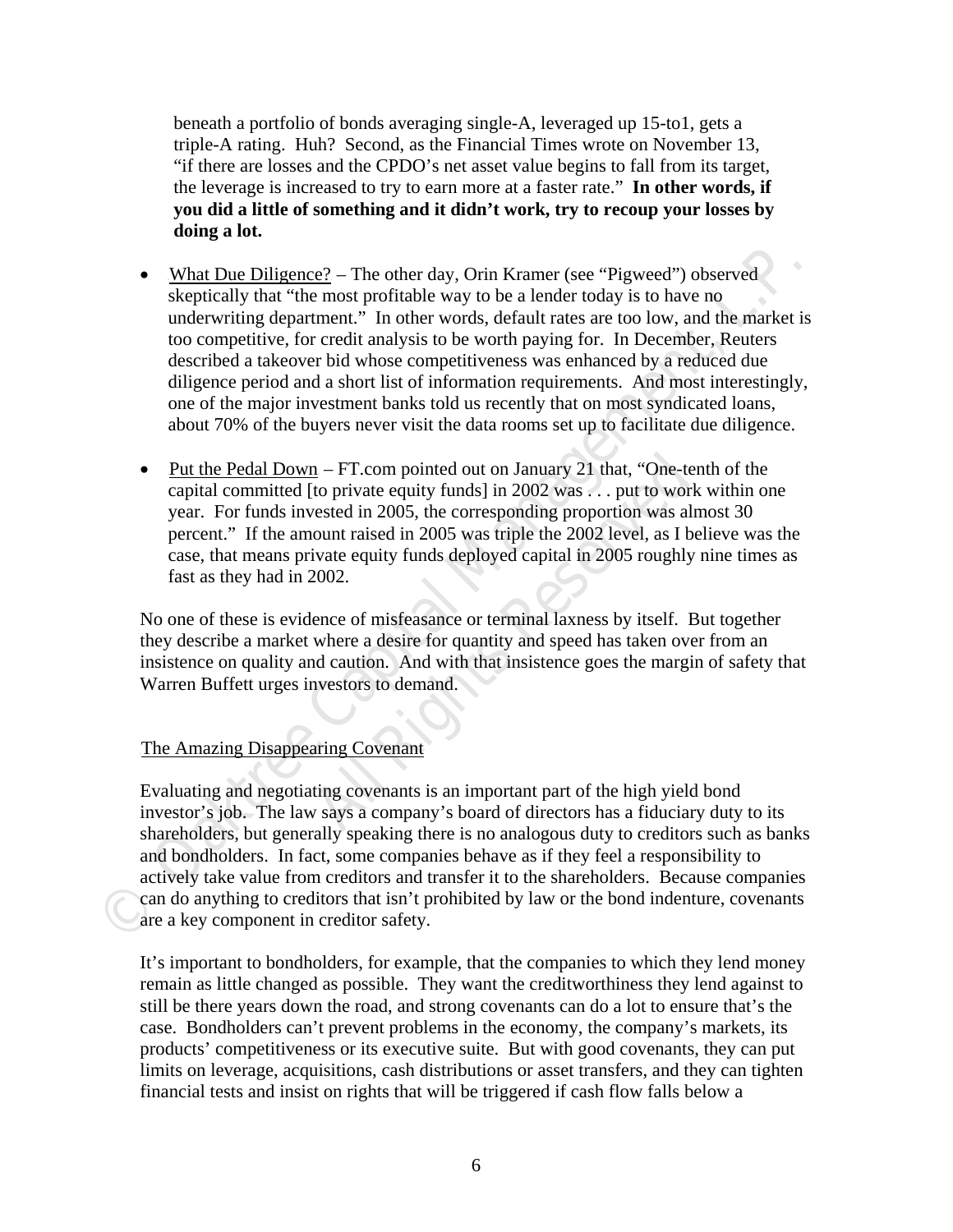specified multiple of the company's indebtedness or interest obligation. On the other hand, just as people who are eager to buy bonds can increase their chances of being able to do so by accepting less interest, they also can do so by settling for weaker covenants.

When credit markets are tight and providers of capital are reticent, money can be hard to come by. Companies' demand for financing can exceed the supply, putting negotiating power in the hands of the lenders. Thus lenders can insist on – and obtain – strict covenants, and bonds issued in such an environment are likely to be relatively safe.

power in the hands of the lenders. Thus lenders can insist on – and obtain – strict<br>coverants, and bonds issued in such an environment are likely to be relatively safe.<br>But when usually disciplined band bon environment are But when usually disciplined bond buyers have to compete against others who aren't acting in a disciplined fashion, their ability to insist on covenant protection goes out the window. In economics, Gresham's Law says "bad money drives out good." That's why, when paper money joined gold as legal tender, gold was put in the strongbox rather than spent, and only paper money circulated. The same thing happens in the investing world: **bad investors drive out good**. When undisciplined investors are out there with lots of money to get rid of, there's less scope for disciplined investors to insist on strong covenants. That's why the level of covenant protection is a good barometer of the market climate.

Covenants are the province of a special breed of analysts who are willing to "sweat the details" and able to make sense of paragraph-long, highly technical sentences. "A Review of Covenant Trends in 2006" by Adam B. Cohen is no less challenging reading. It reviews last year's trends in a number of complex indenture provisions, but I'll limit myself to quoting its general conclusions:

The level of covenant protection is a good barometer<br>the level of covenant protection is a good barometer<br>ince of a special breed of analysts who are willing to<br>ke sense of paragraph-long, highly technical sentenc<br>rends in For years, investors have periodically lamented the declining quality of high yield bond covenants but the trends have become especially pronounced amidst a flurry of leveraged buyout (LBO) financings . . . . a careful review of covenant packages – particularly in sponsor-backed [i.e., LBO] offerings – during 2006 reveals a systematic dismantling of longstanding covenant protections . . .

And as Reuters reported on February 6, Standard and Poor's added the weight of its opinion:

While credit quality is under even greater pressure, the amount of cash on offer has meant private equity sponsors have been able to dilute lenders' rights through weaker covenants and loan documentation, [S&P] said. "Loan structures have become so borrow-friendly that private equity sponsors can write their own term sheets, using their last term sheet as the template for their next."

And, in our view, that template usually serves as the starting point for the next round of erosion of covenants and terms.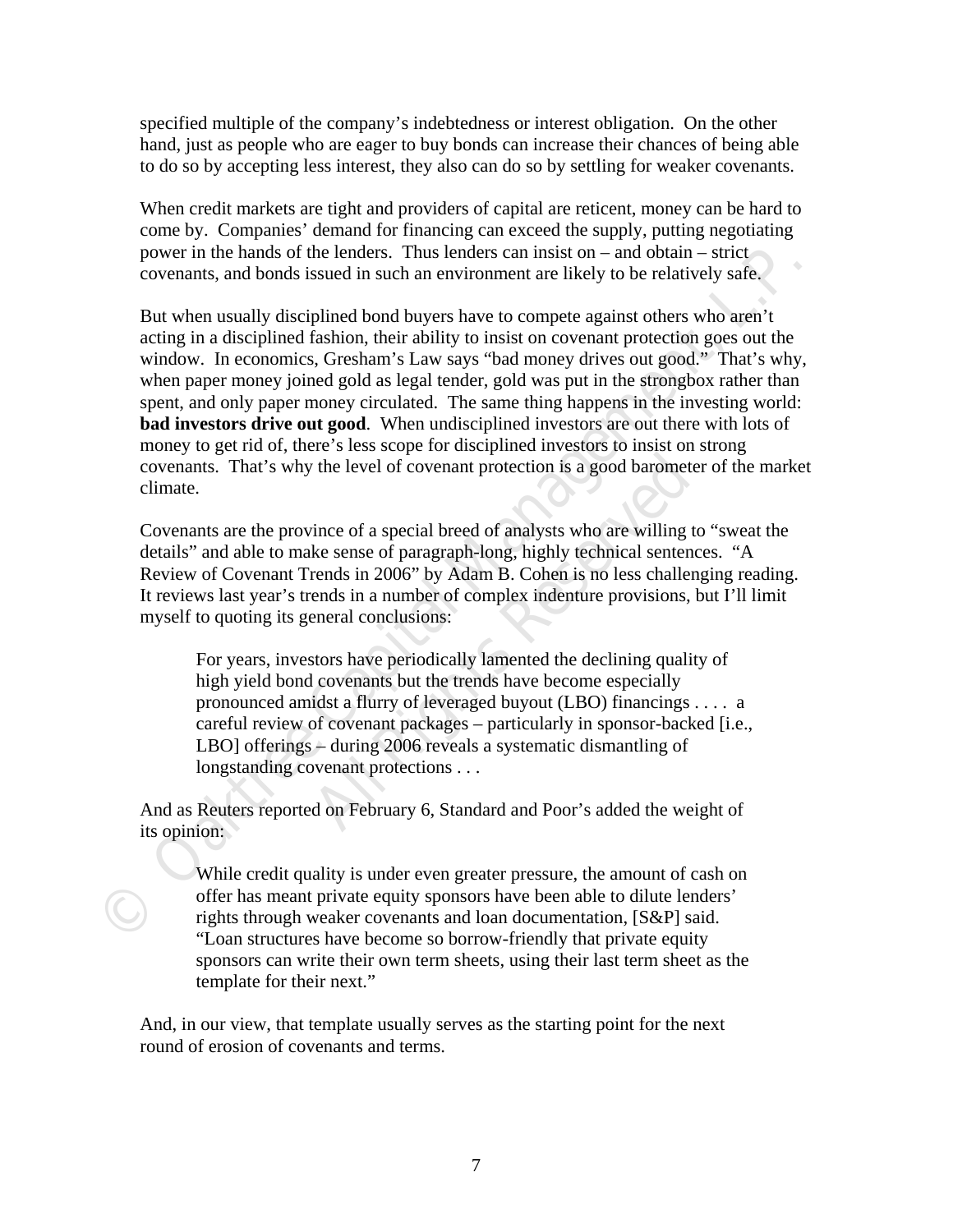### Effects Short-Term and Long

In the short term, the effect of generous capital market conditions is to make more money available to more companies for more reasons, at lower rates of interest and with fewer covenants. This leads to higher levels of acquisitions, buyouts and corporate expansion (not to mention rapid recapitalizations of buyout companies and thus high short-term rates of return). In the short run, this contributes to a high level of general financial activity.

Another effect is to forestall financial stringency at weak companies. When lenders are strict and covenants are tight, operating problems can lead quickly to both technical defaults (violations of covenants) and "money defaults" (nonpayment of interest or principal). But looser conditions can permit default to be forestalled: if covenants are lax; if borrowers have the option to convert cash-pay bonds into payment-in-kind bonds (through a recent innovation, "toggle bonds"); or if they can raise money and thus postpone the day of reckoning.

and thus high short-term rates of return). In the short run, this contributes to a<br>high level of general financial activity.<br>Another effect is to forestall financial stringency at weak companies. When<br>lenders are stirt and think, many of the forestalled defaults will demonst<br>the companies falling from more highly leveraged hal markets' willingness to finance less-than-deservine<br>limately to a higher level of corporate distress. **Thus**<br>**equal,** Eventually, one would think, many of the forestalled defaults will demonstrate their inevitability, with the companies falling from more highly leveraged heights. And certainly the capital markets' willingness to finance less-than-deserving companies will lead ultimately to a higher level of corporate distress. **Thus, everything else being equal, the bigger the boom – the greater the excesses of the capital markets in the upward direction – the greater the bust.** Timing and extent are never predictable, but the occurrence of cycles is the closest thing I know to inevitable. And usually, the air goes out of the balloon a lot faster than it goes in.

\* \* \*

**Today's financial market conditions are easily summed up: There's a global glut of liquidity, minimal interest in traditional investments, little apparent concern about risk, and skimpy prospective returns everywhere. Thus, as the price for accessing returns that are potentially adequate (but lower than those promised in the past), investors are readily accepting significant risk in the form of heightened leverage, untested derivatives and weak deal structures.** The current cycle isn't unusual in its form, only its extent. There's little mystery about the ultimate outcome, in my opinion, but at this point in the cycle it's the optimists who look best.

As is often the case, I could have made this a shorter memo by simply invoking my two favorite quotations, both of which have a place here.

The first is from John Kenneth Galbraith, who passed away last year. I was fortunate to be able to spend a few hours with Mr. Galbraith a year and a half earlier and to have the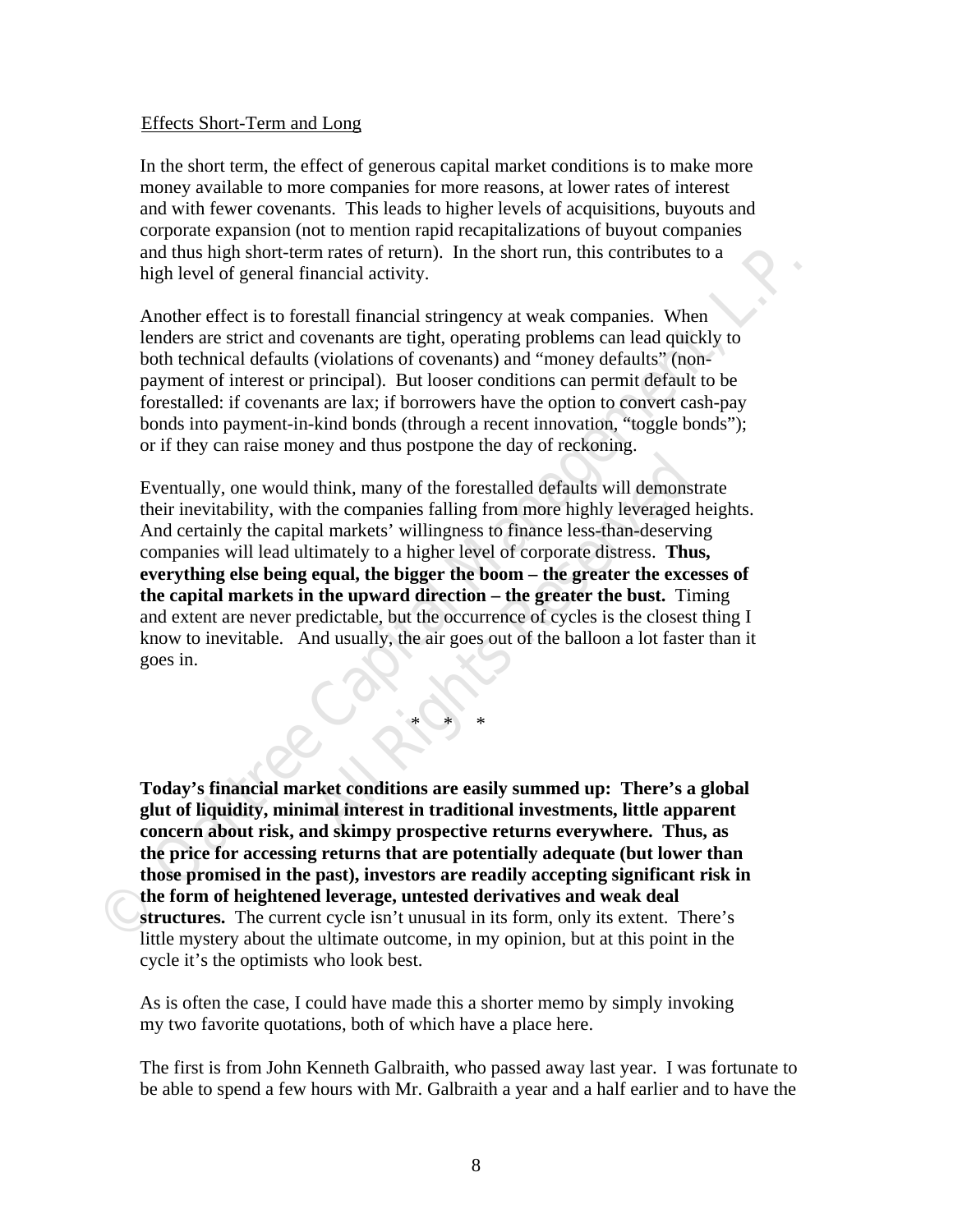benefit of his wisdom firsthand. This quote, however, is from his invaluable book, "A Short History of Financial Euphoria." It seems particularly apt under the current circumstances:

In consequence, financial disaster is quickly forgotten. In further<br>consequence, when the same or closely similar circumstances occur again,<br>sometimes in only a few years, they are hailed by a new, often youthful,<br>and alwa Contributing to . . . euphoria are two further factors little noted in our time or in past times. The first is the extreme brevity of the financial memory. In consequence, financial disaster is quickly forgotten. In further consequence, when the same or closely similar circumstances occur again, sometimes in only a few years, they are hailed by a new, often youthful, and always supremely self-confident generation as a brilliantly innovative discovery in the financial and larger economic world. There can be few fields of human endeavor in which history counts for so little as in the world of finance. Past experience, to the extent that it is part of memory at all, is dismissed as the primitive refuge of those who do not have the insight to appreciate the incredible wonders of the present.

The second is Warren Buffett's bedrock reminder of the need to adjust our financial actions based on the investor behavior playing out around us. Fewer words, but probably even more useful:

The less prudence with which others conduct their affairs, the greater the prudence with which we should conduct our own affairs.

Buffett's bedrock reminder of the need to adjust our<br>vestor behavior playing out around us. Fewer words<br>nee with which others conduct their affairs, the greate<br>which we should conduct our own affairs.<br>**nmed up simply: ther This memo can be summed up simply: there's a race to the bottom going on, reflecting a widespread reduction in the level of prudence on the part of investors and capital providers. No one can prove at this point that those who participate will be punished, or that their long-run performance won't exceed that of the naysayers. But that is the usual pattern.** 

If you refuse to fall into line in carefree markets like today's, it's likely that, for a while, you'll (a) lag in terms of return and (b) look like an old fogey. But neither of those is much of a price to pay if it means keeping your head (and capital) when others eventually lose theirs. In my experience, times of laxness have always been followed eventually by corrections in which penalties are imposed. It may not happen this time, but I'll take that risk. In the meantime, Oaktree and its people will continue to apply the standards that have served us so well over the last twenty years.

February 14, 2007